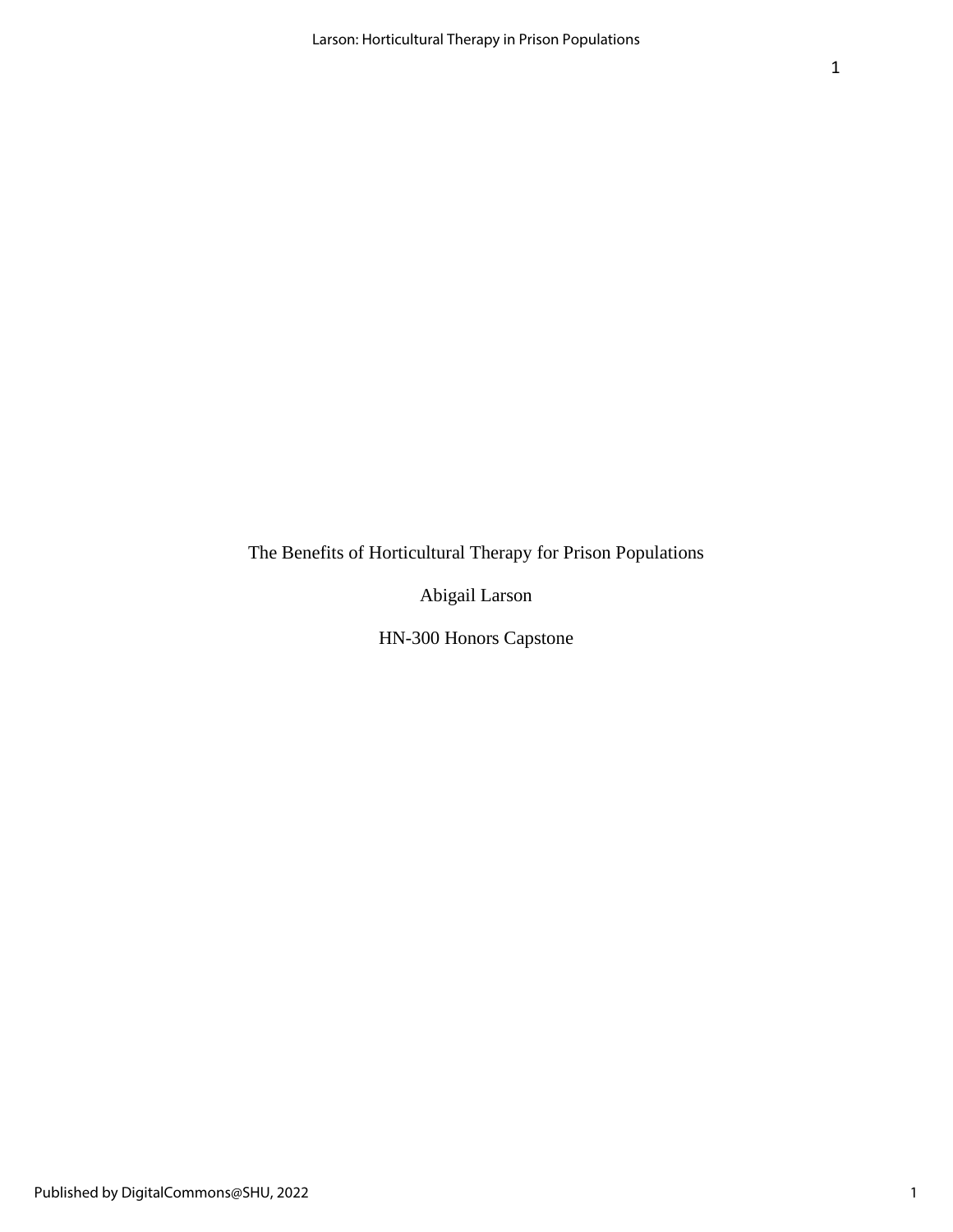### **Abstract**

Horticultural therapy (HT) is best defined as the use of plants and plant-based activities with a goal of rehabilitation and healing oneself (Rutgers, n.d.). While the benefits have been known for decades through research with war veterans and elderly people in nursing homes, recent studies have been exploring the assets it can provide for prison populations. Prisons in the US are notorious for their bad conditions, including shortages of mental health treatment, high costs, and lack of access to fresh fruits and vegetables for the inmates. If such a thing exists that can provide a solution for all of these problems, then it should be implemented. While the full extent is not known, HT programs have been shown as a potential answer. HT programs have been shown to benefit the mental health of those in prison by decreasing depression and anxiety, as well as promoting openness and a nonjudgmental setting by using plants as a common ground (Lee, 2021; Jiler, 2006; Devine-Wright et al., 2019; Richards & Kafami, 2019). Additionally, to negate any issues in regard to budgeting, HT programs have been shown to be cost effective and pay for themselves within a few years (Jiler, 2006; Holmes & Walkiczek, 2019; Devine-Wright et al., 2019). Lastly, these programs are able to give inmates access to healthy fruits and vegetables that can improve both their mental and physical health (Devine-Wright et al., 2019; Jiler, 2006). Since these benefits have been found with the limited studies that have been done, more effort needs to go into exploring the full benefits of HT programs in prisons and should be implemented more frequently across the US.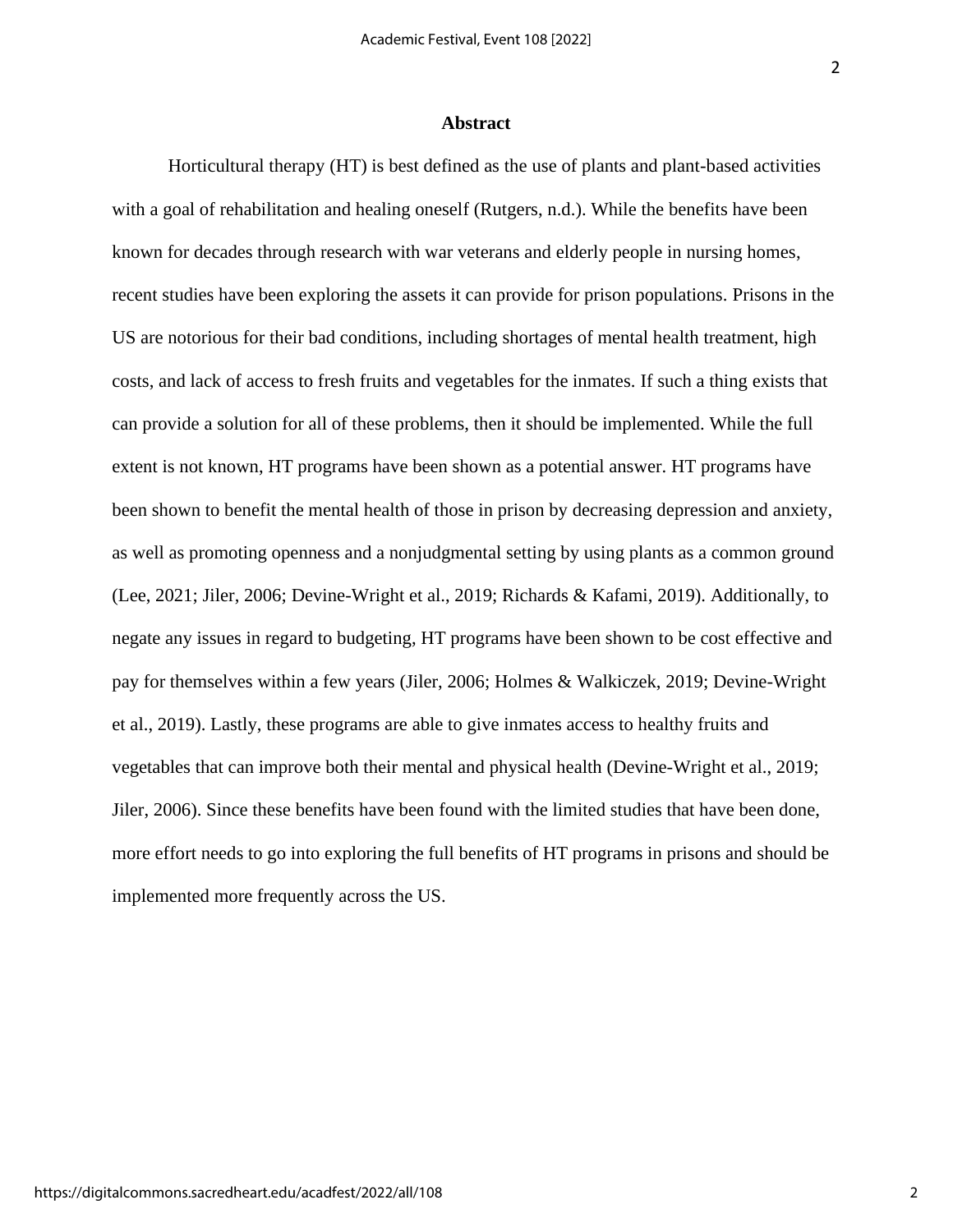#### 3

### **The Benefits of Horticultural Therapy for Prison Populations**

When you think of the prison system in the US, the first thing that comes to mind for many people is retribution and punishment for the crimes that people committed. This has been the predominant viewpoint for centuries, and it has led to a system full of people struggling with mental health issues from depression to addiction, and lack of access to resources to improve their lives and try to rehabilitate so they don't get stuck in the cycle of reoffending. Many prisons have tried implementing therapy programs, but many nationwide attempts have been rejected and any individual attempts a prison may make are not effective enough to make any significant change (Jiler, 2006). If such a therapy exists that (a) improves the mental health of prison populations, (b) is cost effective for taxpayers, and (c) improves health by providing access to fresh fruits and vegetables, then it should be used in prison populations.

Horticultural therapy (HT), while not a new type of therapy, has not been explored much within prison settings, and the benefits of it could be utilized to improve the living conditions and overall health of inmates. In the past, HT programs were mostly used for elderly patients in nursing homes (Williams, n.d), but recent studies and research, HT programs have been shown to benefit the mental health of people in prisons just as much (Lee, 2021; Jiler, 2006; Devine-Wright et al., 2019; Richards & Kafami, 2019). Not just that, but to negate the problem of budgeting in prisons, HT has been shown to be cost-effective and pay for itself within a few years of starting the program (Jiler, 2006; Holmes & Walkiczek, 2019; Devine-Wright et al., 2019). Even further, the food provided by HT programs can be used to increase the food budget per prisoner and give them access to healthy foods that they may not have access to in the outside world (Devine-Wright et al., 2019; Jiler, 2006). All of these benefits of HT programs are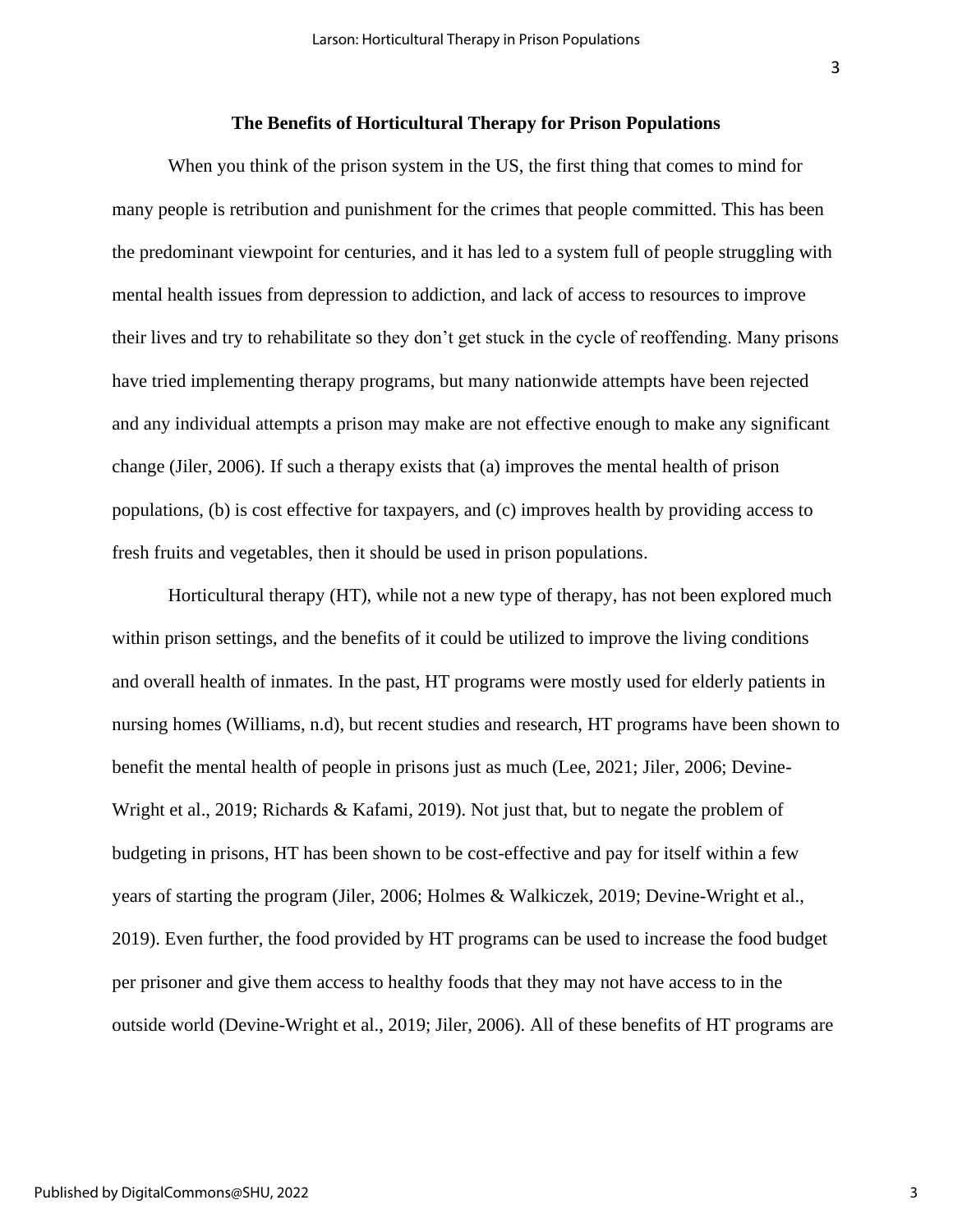exactly what is needed for inmates; therefore, it should be implemented more frequently across the US.

Throughout this paper, the problems that face the criminal justice system in the US will become very clear, and HT programs offer an answer to them. I will detail the issues the system faces in depth, including mental health treatment, costs associated with therapy, and lack of access to healthy foods. Then, I will explain how HT programs can provide solutions to these problems, from the mental health aspects, to the cost effectiveness, to supplying fresh foods for prisons. By showing all these solutions, I will show how beneficial HT programs can be for prison populations.

## **Current State of Affairs in the US Prison System**

The United States currently has more known prisoners than any country in the world, with a rate of 629 prisoners per 100,000 people (Fair & Walmsley, 2021). To put this into perspective, more than half (53%) of countries and territories across the world have a rate of less than 150 prisoners per 100,000 people (Fair & Walmsley, 2021). Considering we have such a high number of incarcerated people, one would think that a system is in place to make sure they are treated right and get the care they need during the duration of their punishment so they can go back into society and hopefully not return to prison, but the opposite is actually the case. In prison populations in the US, there are deep rooted mental health issues, a challenge of finding therapies that are cost effective and easy to implement, and not a lot of healthy food options, leaving inmates stuck in a cycle of recidivism they don't have the resources to break.

#### *Mental Health Issues in Prisons*

Mental health problems are ubiquitous among the incarcerated. The frequency of these mental health issues in people in prison and jail are more than three times that of in the general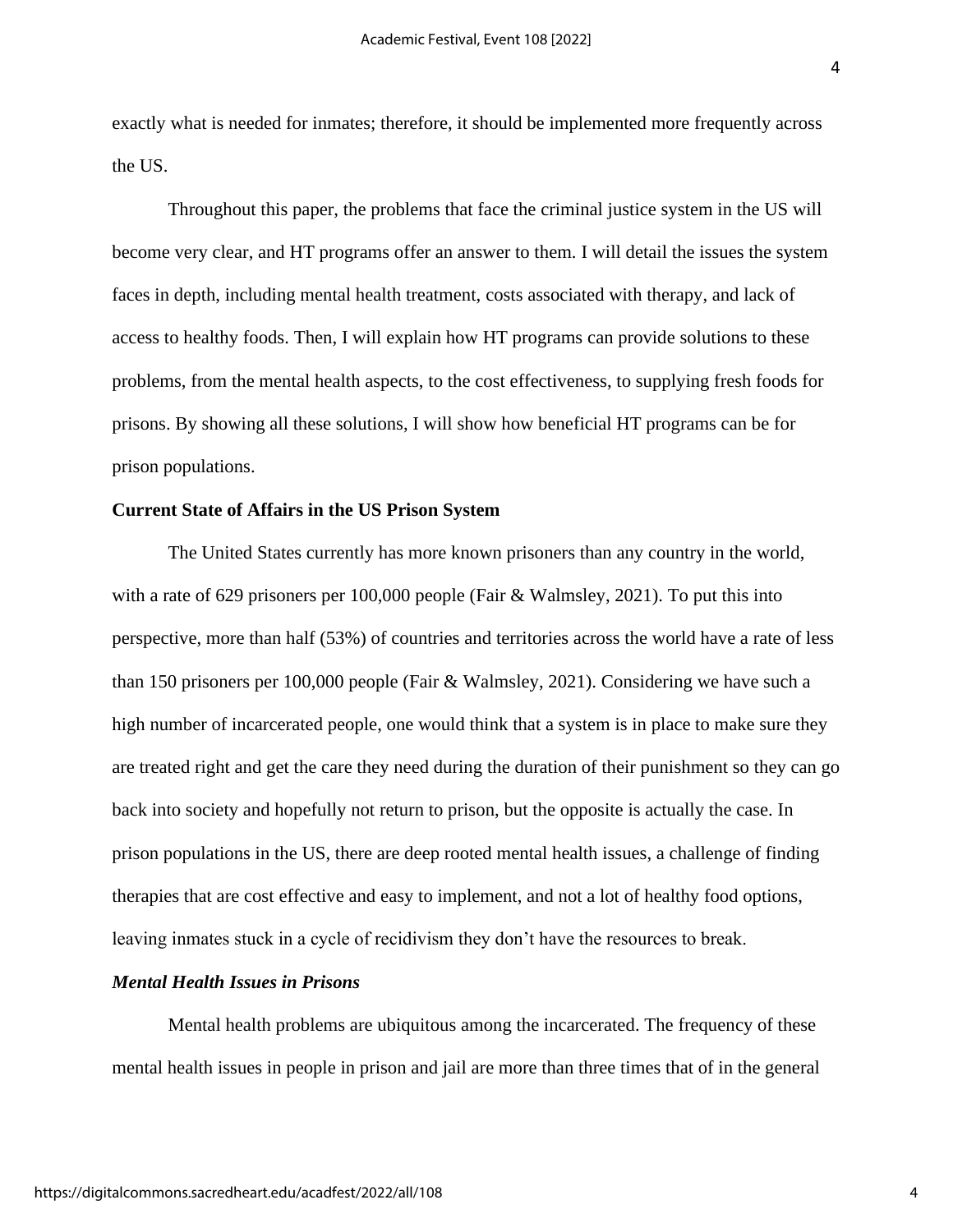population (Bronson & Berzofsky, 2017). It has6yu89 been repeatedly shown that those with a history of incarceration face a much greater risk of developing severe depression and mood disorders, as well as reporting greater life dissatisfaction as compared to the general population (Bartholomaeus & Strelan, 2021; Bronson & Berzofsky, 2017; Reingle Gonzalez & Connell, 2014). A study done by Bronson and Berzofsky (2017) found that 14% of state and federal prisoners and 26% of jail inmates reported experiences that they showed signs of serious psychological distress, including nervousness, hopelessness, restlessness, and depression. Of those that were told they had a mental health disorder in the past, the most common was major depressive disorder, followed by bipolar disorder, an anxiety disorder, post-traumatic stress disorder (PTSD), and lastly schizophrenia and other psychotic disorders. Similar results were replicated by Reingle Gonzalez and Connell (2014).

Considering mental health seems to be such a dilemma in prisons, services to combat these issues should be more prevalent than they currently are. According to Bronson and Berzofsky (2017), only 54% of prisoners and 35% of jail inmates who met the threshold for serious psychological distress received mental health treatment after admission to their current facility. Findings by Reingle Gonzalez and Connell (2014) show similar numbers, with only 52% in federal prisons and 42% in state prisons receiving medication during their current sentence. While these numbers seem low in themselves, the actual numbers may be much lower due to the fact that many prisoners are undiagnosed. In order to save costs related to health care and pharmacotherapy, many administrators in prisons have an incentive to keep mental health diagnoses low (Reingle Gonzalez & Connell, 2014). Moreover, it was also noted that many symptoms of the most common mental illness in prison, depression, are "to be expected" when an offender first enters prison, so staff may not think much of it and not recognize the presence

5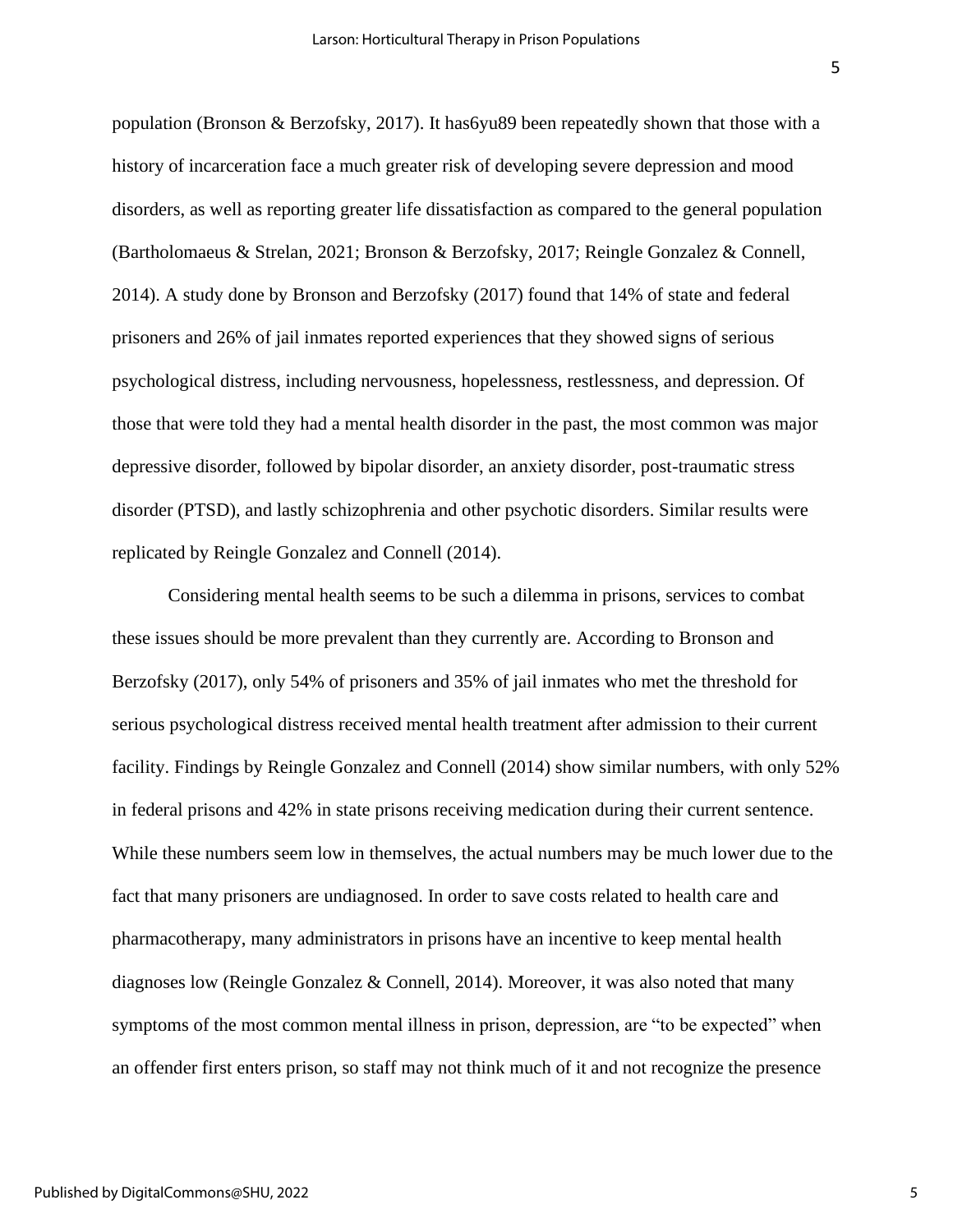of a mental illness. So while the numbers that are shown to us in studies are relatively accurate, they likely do not show the whole scale of the issue.

### *The Costs of Mental Health Treatment*

Considering how many inmates struggle with mental health issues while incarcerated, mental health services need to be available to them so they can rehabilitate and continue with their lives, but the issue they face is the lack of treatments available to them due to the costs. One of the reasons these prices were driven so high was by the deinstitutionalization that occurred in the 1960s with the introduction of the Community Mental Health Act of 1963 (Vanable, 2021). The idea was that since medications were now more widely available, people don't need to live in facilities anymore and could instead go to smaller community facilities when in a crisis, but what was not considered was the cost of these medications and the funding needed to keep the community centers running. This has resulted in roughly half of those living with serious mental illnesses not being able to afford any sort of treatment. When they are not treated, it can result in criminal behavior, making jails and prisons, such as the Los Angeles Country Jail and Riker's Island, the biggest mental institutions in the US today.

While the cost varies by state, it costs \$5720 on average per inmate to provide health care services, including mental health and addiction treatment (McKillop, 2017). According to Kinsella (2004), taxpayers spend \$15 billion annually to treat inmates with psychiatric disorders. This study also found that it costs twice as much to incarcerate individuals with psychiatric disorders as compared to community treatment programs, with on average \$60 per day for the community treatment programs and \$137 per day in prison. A point brought up by Vanable (2021) is that the funds set aside for prisons are simply going towards just housing inmates rather than treating them. When inmates don't receive treatment, their behavior is not going to change,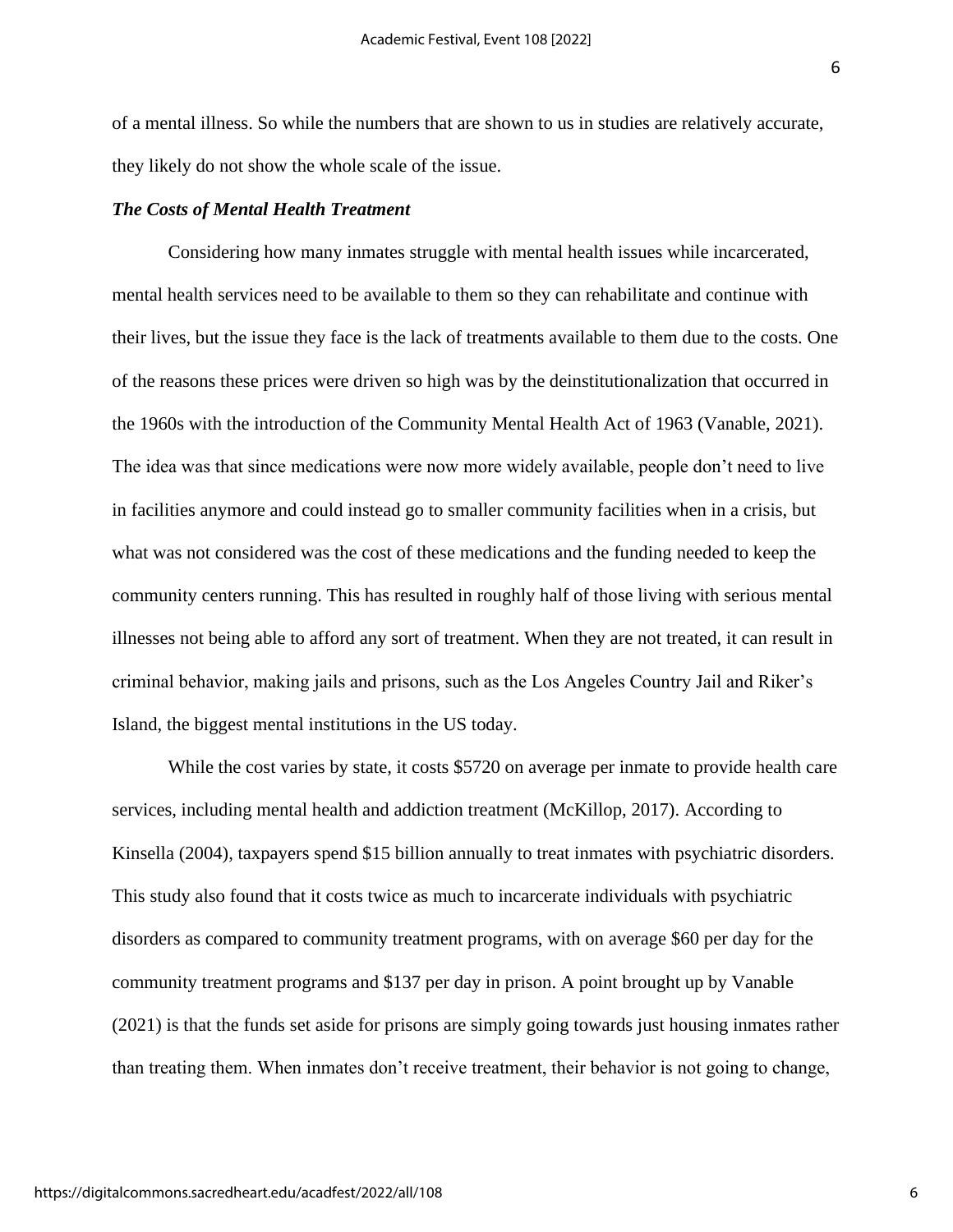and the prison setting can just aggravate any existing symptoms. Inmates with mental health issues are not as likely to be let out on good behavior, and bad behavior can land them an even longer sentence, further costing the prison system. Moreover, if they don't receive treatment while incarcerated, they're going to be released into the same environmental conditions that lead to them being arrested in the first place, making recidivism highly likely and increasing costs even further.

#### *Lack of Access to Fresh Fruits and Vegetables*

Having access to fresh fruits and vegetables is something that most of us probably take for granted, but that same access is not available to people who are incarcerated. Across the United States there is no set standard for how inmates are to be fed, so the rules come from a tangled mess of state and local policies mixed in with past court decisions (Incarcerated Workers Organizing Committee and Research Action Cooperative (IWOCRAC), 2018). This lack of regulation, along with the fact that most prisons are privately owned, staff can get away with feeding inmates the bare minimum, starving them of essential nutrients provided by fruits and vegetables. Research by IWOCRAC (2018) revealed that 40% of inmates were only served fresh fruit or vegetables "once in a while" or "never". Research done by Impact Justice (2020) found these numbers were even worse, with 62.2% rarely or never having access to fresh vegetables and 54.8% rarely or never having access to fresh fruit. This issue extends to normal meals as well, with 65% of inmates reporting their food made them sick and 66% saying they were served food, "not intended for humans, food with bugs, or moldy/spoiled food" (IWOCRAC, 2018). The same results were found by Impact Justice (2020), and they went on to report that, "Our surveys and interviews document accounts of weevils in grits, rocks in turnip greens, maggots in meals, a rat tail buried in one day's entrée, and oatmeal ladled up with human hair, pieces of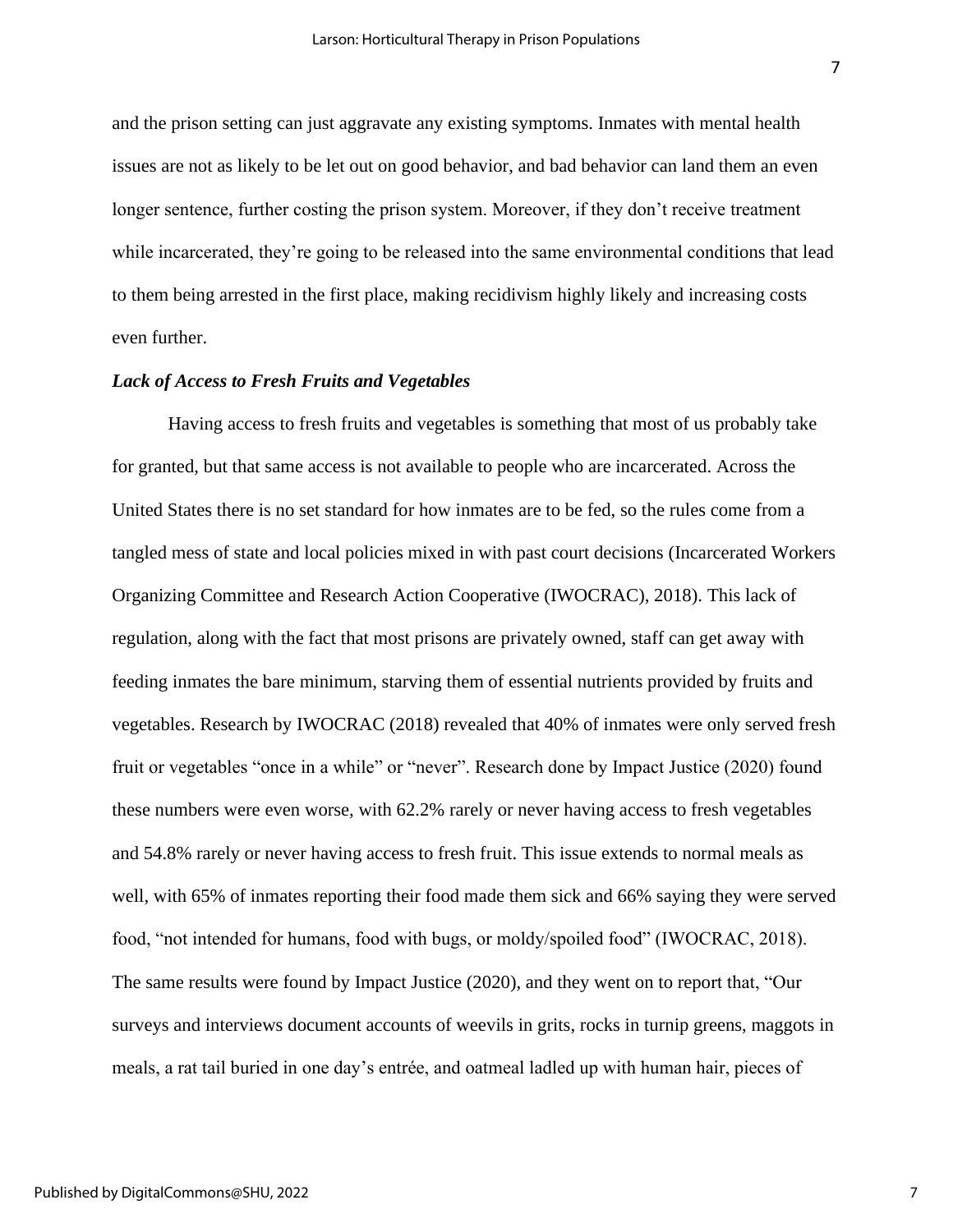metal, or cockroaches." This has all been made possible due to the lack of rules and regulations regarding food and nutrition. It has been argued in the past that this lack of good nutritious food is in violation of the  $8<sup>th</sup>$  amendment, which protects against cruel and unusual punishment, however the argument has never been successful because it's near impossible to prove the lack of edible food was deliberate on the part of the staff (IWOCRAC, 2018). This situation has only gotten worse since the beginning of the COVID-19 pandemic. There have been reports of kitchen staff being told to continue making food while experiencing symptoms, as well as inmates having to stay in their cells rather than eating in common areas, which limits access to hot and fresh food (Impact Justice, 2020). In some states like Ohio, meals were reduced from three to two per day, and in states like Florida and Georgia, hot meals were replaced with sandwiches (Impact Justice, 2020). Reports coming from a Texas prison stated that the food they received came already cold and mushy in paper bags, and the only the only green they could see was in the hot dogs (Impact Justice, 2020).

Coping with the transition to prison and this new diet is hard enough already, but a poor diet makes this even more difficult. Meals packed full of carbohydrates have been reported to increase aggression in offenders, as well as triggering "emotional upheaval, hostility, anger, and hatred for prison staff" (Impact Justice, 2020). For inmates struggling with substance abuse and trying to get clean, the diet full of sweets and snacks can trigger cravings and miss the opportunity to supplement recovery with nutrient-dense and fiber-rich food (Impact Justice, 2020). An additional study by Oftedal et al. (2020) looked at the potential link between what they defined as core foods (fruits, vegetables, poultry, red meat, and breads) and depressive symptoms. They found a small but significant link between a lack of these core foods and higher depressive symptoms scores in the general population. With the conditions that the incarcerated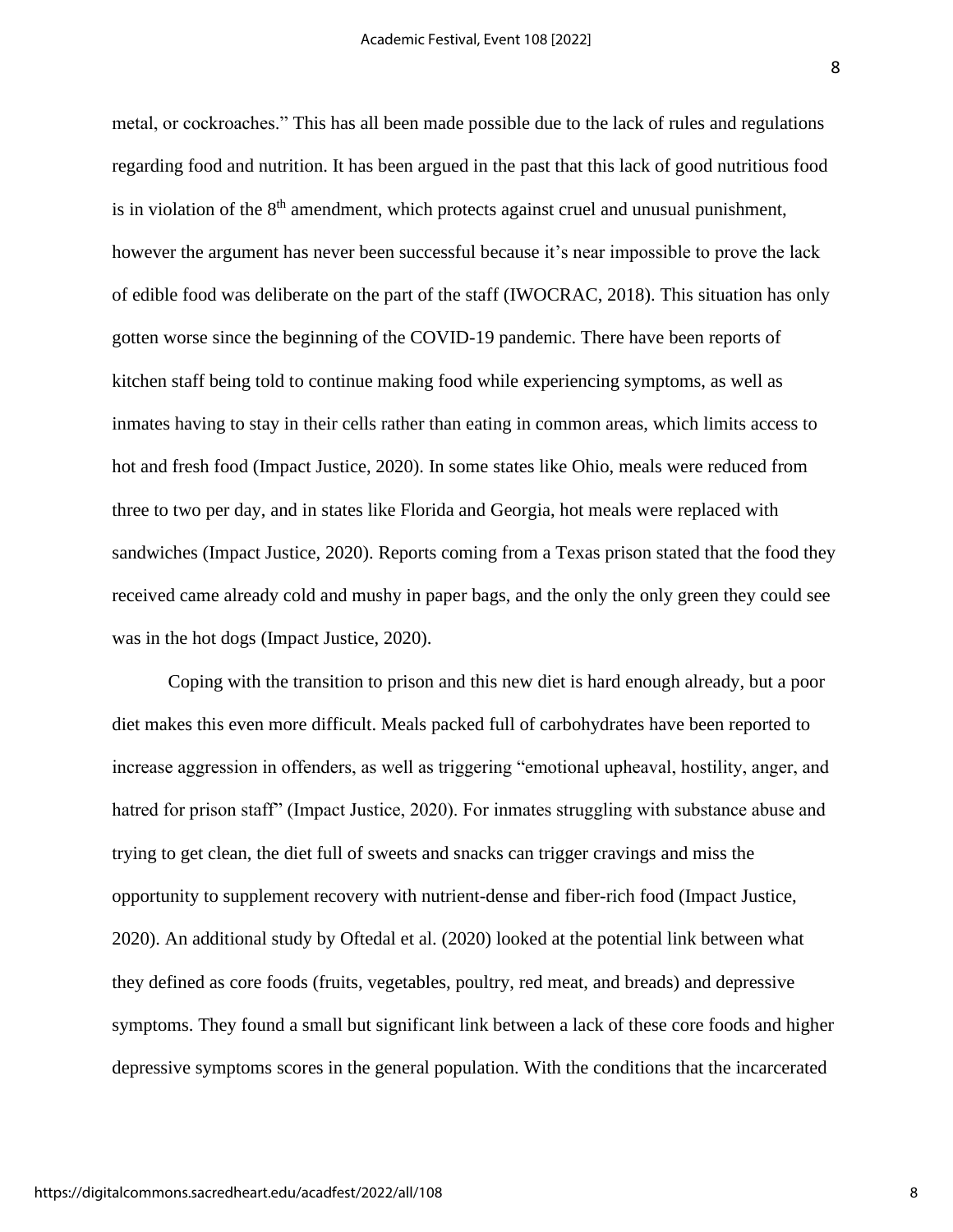have to live in, it could easily exacerbate these numbers, leading to even higher depressive symptom scores. With all of these issues pertaining to the general lack of resources in prisons, HT programs may provide a solution to all of them.

### **An Introduction to Horticultural Therapy**

Horticultural therapy (HT) has been defined as the use of plants and plant-based activities with a goal of rehabilitation and healing oneself (Rutgers, n.d.). According to the Williams (n.d.) from the American Horticultural Therapy Association, the benefits of HT were first documented in the 19<sup>th</sup> century by Dr. Benjamin Rush, but really took off in the 1940s and 1950s, where it was used to help treat war veterans. Currently, HT programs are commonly used in nursing homes to help elderly patients with their mental and physical health, as well as some new studies detailing potentially huge benefits it has in prison populations (Williams, n.d.).

HT programs are performed differently in different studies, but they all have the same goal; for patients to achieve some form of treatment for their mental health through plants and gardening. For example, the HT done in a study by Lee et al. (2021) involved 12 weeks of therapy with a focus on improving depression, anger, self-esteem, and life satisfaction. They drew analogies between the life cycle of a plant and that of a human, showing how nourishing the plant is like nourishing yourself throughout your lifetime, and integrating the person's experiences and life events into the plant life cycle. Showing how these events can affect the plant can get patients to see the affect they might not even realize has taken over their own life. In the HT study done by Richards and Kafami (1999), they measured vulnerability and resistance to addiction in the form of tension, distress, behavior control, and self-esteem. They took a similar approach to Lee et al. and used the plants to represent the patients, as an extension of themselves. They also included an emphasis on trying to teach inmates alternatives to criminal

9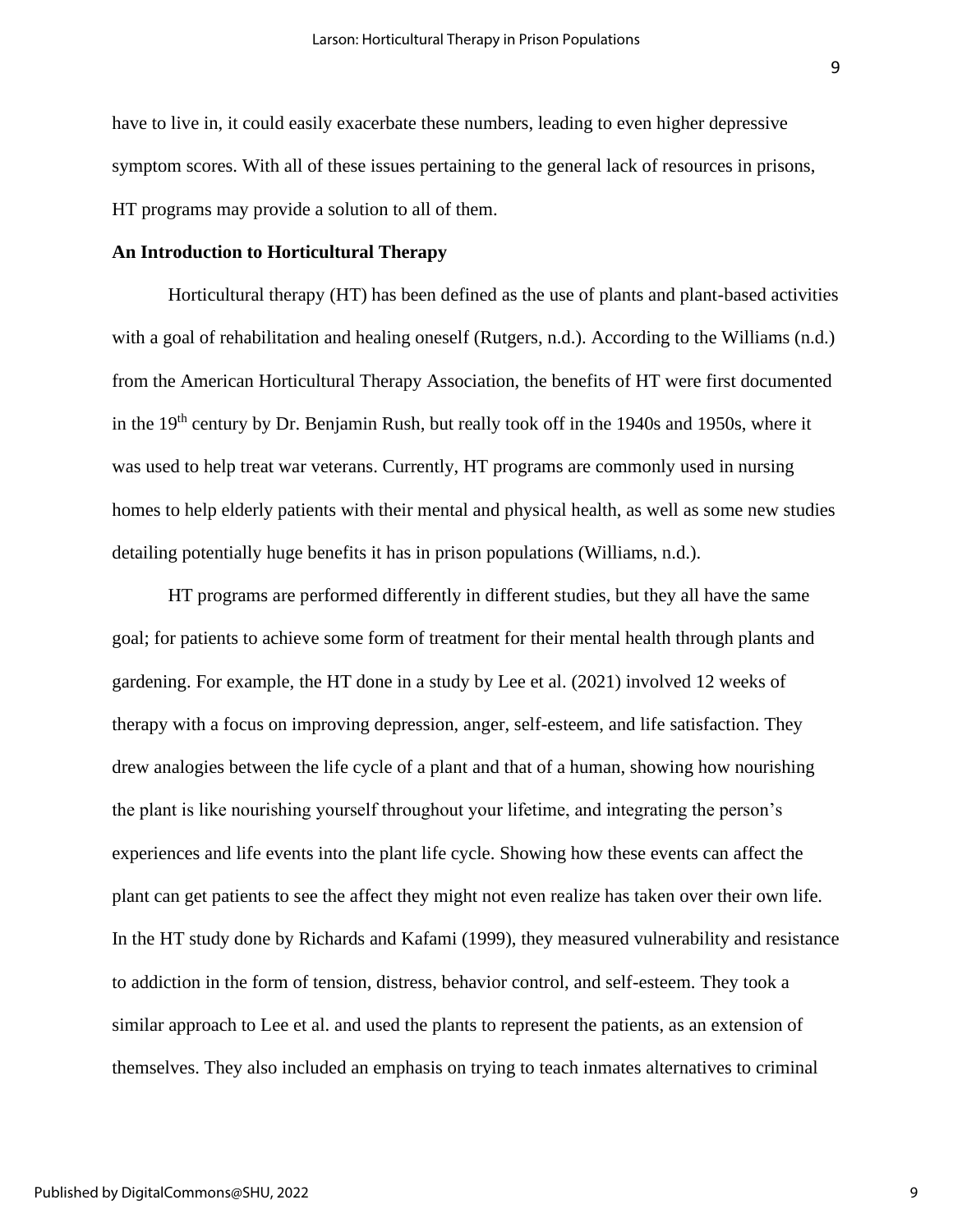behavior by showing them what hard work on their plants can do and how it can be translated to their lives outside of prisons. The HT program used by Jiler (2006) at Rikers prison in New York City is focused on open discussions and being able to talk in the open without the confines of a traditional therapy. The garden provided a common ground that everyone could come to and talk about, and in the process of gardening people can open up about their experiences. Each of these approaches is different, yet each has had a successful result and has been a serious benefit to the inmates taking part in the programs.

# **Mental Health Benefits of Horticultural Therapy**

One of the biggest points for concern within the US prison system is the prevalence of issues regarding mental health treatment. Such a large percentage of inmates have been diagnosed with a mental disorder, and the prison system has done very little to address their needs through medication and therapy, as well as the general setting of prisons and jails not being beneficial to anyone's mental health. With problems like depression and anxiety running rampant inside prisons, steps need to be taken to try to help these people heal and rehabilitate. HT has been shown to benefit inmates' mental health by reducing depression and anxiety and increasing self-esteem and life satisfaction (Lee, 2021; Jiler, 2006; Devine-Wright, 2019; Richards, 2019).

One of the most recent and influential studies done that demonstrates the benefits of HT for inmates was done by Lee et. al (2021). They did a case study on five inmates and measured their levels of depression, self-esteem, and life satisfaction before and after a 12-week HT program. They were taught life skills such as responsibility, accountability, organization, and work ethics along with the things they learned about gardening, including sowing seeds, transplanting plants to pot and garden plots, and developing gardens. At the end of their study,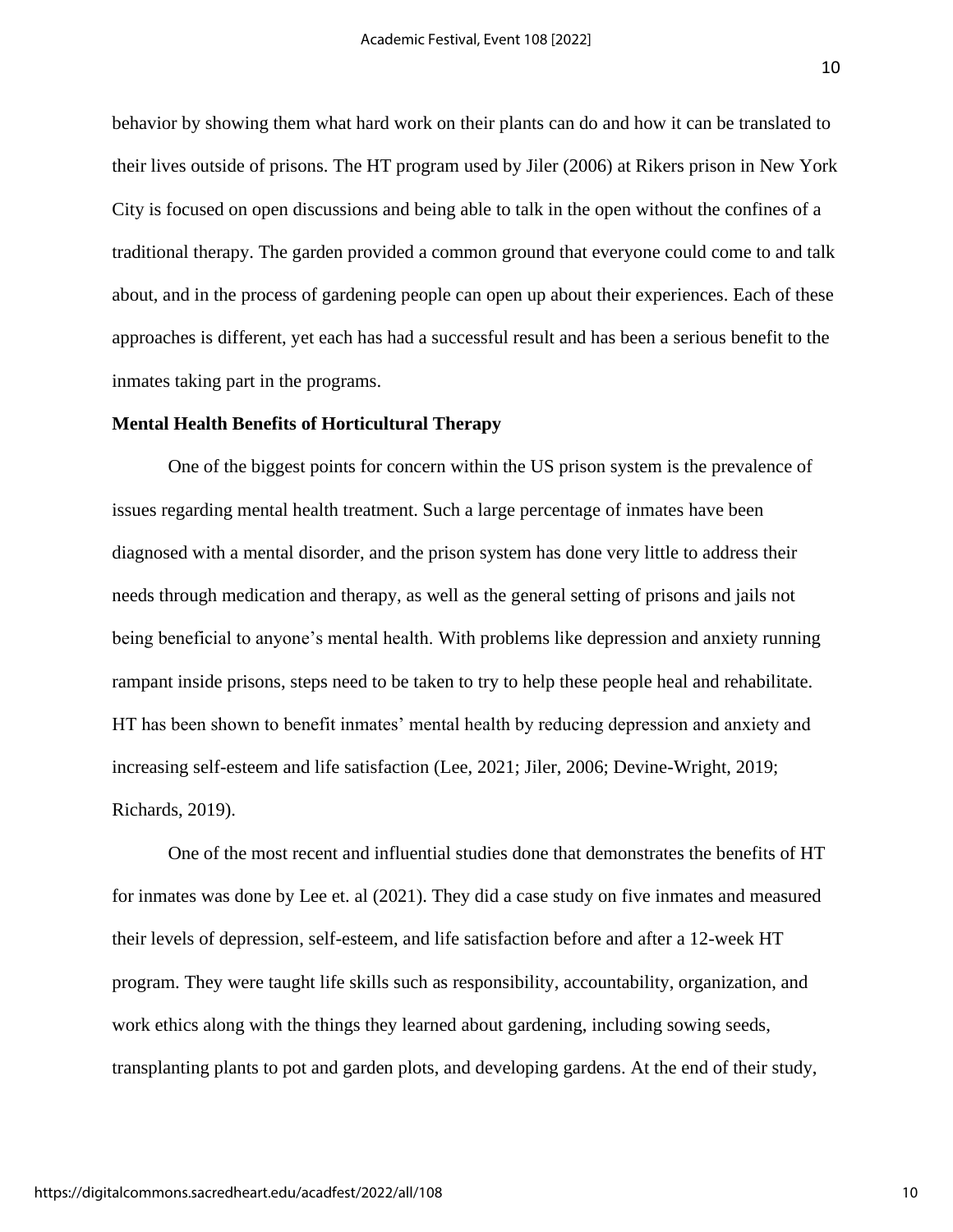the found that not only did depression and anxiety scores decrease, but self-esteem and life satisfaction scores increased. These scores were reflected in the inmates active and willing participation, as well as applying any new information they learned to their daily prison routine. The results found in this study were supported by Devine-Wright et al. (2019) and their study involving HT in English and Welsh prisons. They found that their HT program reduced incidences of violence, suicide, self-harm, and poor mental health among prisoners, as well as contribute to the creation of environments that are safe, secure, and supportive.

A very in depth look into a HT program in action was done by James Jiler in his book *Doing Time in the Garden: Life Lessons Through Prison Horticulture (2006). He detailed what* the HT program at Riker's Prison in New York is like, and because he had run the program for eight years at the time of writing this book, he has a variety of real-life stories combined with his own experience working with the inmates there. He stated that the goal of the program he runs is to "provide prisoners with job and life skills, some scientific knowledge and on-going therapy working with plants and animals in the hope they can redirect their lives through meaningful work," as well as breaking the cycle of recidivism (p. 17). The program he runs is very informal and he lets the therapy go wherever the conversation flows in order to get people to open up and talk about themselves. He emphasized the importance of a non-judgmental setting where inmates can be free to talk about their past and can relate their lives to the life cycle of a plant as a form of healing. One thing that he made very clear throughout the book was the difference between prison gardens and HT programs. A lot of prisons have gardens on their grounds where inmates go and harvest vegetables, but most of them miss the therapeutic aspect and constitute "work details". HT programs work on therapy through plants and gardening that inmates can actually enjoy rather than it being a type of unpaid labor.

11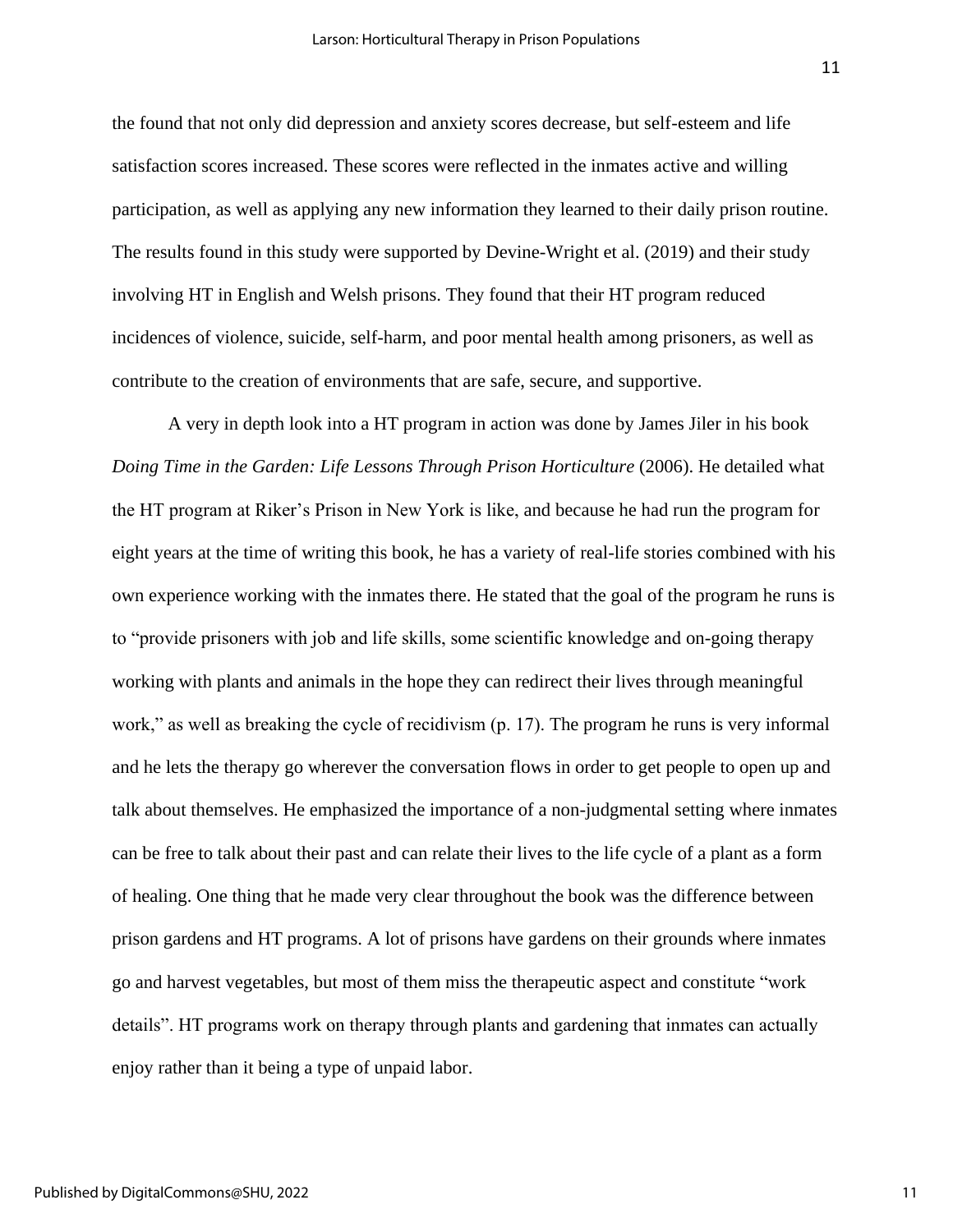Another mental illness that many inmates struggle with is addiction. Many don't view it as a real mental illness, so treatment can be minimal, especially if it's what lead to the person being incarcerated in the first place. Richards and Kafami (1999) looked at the role that HT can play in the addiction recovery process, specifically on their vulnerability to addiction and resistance to addiction. When they started their program, they noticed the same thing that Jiler (2006) did, and the participants who were initially quieter were much more willing to open up and talk about their experiences when the conversations centered around plant propagation and organic gardening. Based on the results of their study, they found that overall, all inmates who fully completed the program had decreased emotional distress and decreased psychological factors. They also found a significant decreased in inmates' vulnerability to addiction, which includes the psychological factors of addiction, and a slightly smaller but still significant increase in resistance to addiction, which includes the behavioral components to addiction. This shows that HT programs can be used to treat more than just anxiety and depression, and they are beneficial to any type of mental illness.

#### **Cost Effectiveness of Horticultural Therapy**

Therapy is expensive. There's no doubt to that, and not all prisons have the funding available to run extensive therapy programs or employ dozens of therapists of help those with mental illnesses. HT has been shown to be a cost-effective therapy to have in prisons, both in terms of producing food and in reducing rates of recidivism (Jiler, 2006; Holmes & Walkiczek, 2019; Devine-Wright, 2019). With all that HT programs provides, it can offset any costs associated with the need for equipment and therapists, as well as reduce the costs associated with treating inmates with mental illnesses.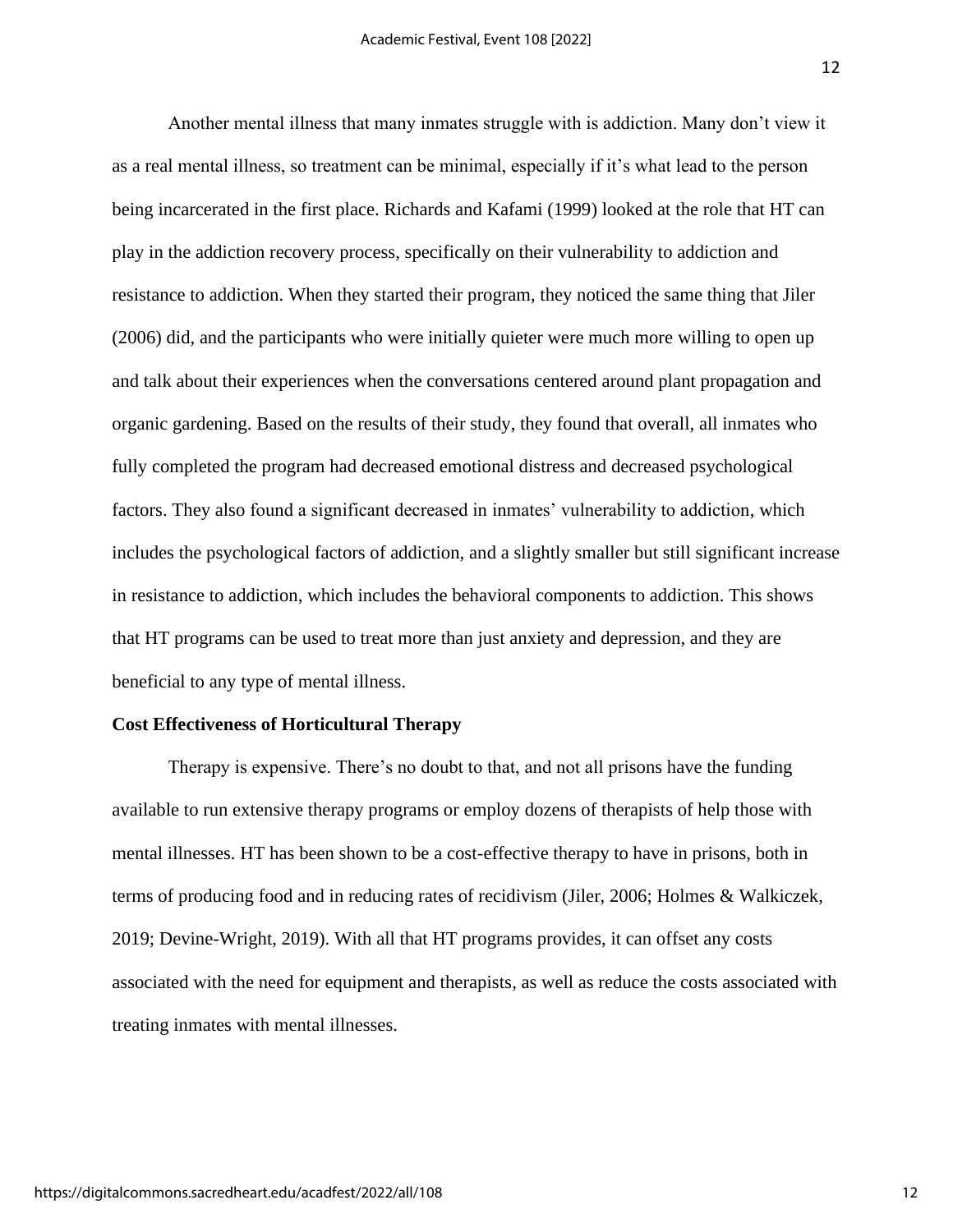One of the most obvious cost benefits to HT is that it can provide fresh fruits, vegetables, and herbs for prisons. Devine-Wright et al. (2019) did a study in England and Wales, and they found that prisons there spend £15 million annually on prison food with a budget of £2 per person. These numbers are similar with prisons in the US. While they differ per state, they all hover around the \$2-\$3 range, for example \$2.32 per prisoner in Florida and \$2.45 per prisoner in California (Wagner, 2003, p. 29). Since fresh fruits and vegetables are more expensive than your typical prison foods that you can buy in bulk, being able to grow it on site would increase the value of the food that prisoners receive, without increasing the budget that prisons must spend on food. The cost benefit can be for people outside of prisons as well. As mentioned previously, many inmates who get released return to the poor economic conditions that put them in prison in the first place. However, with the work done by Jiler (2006) at Rikers prison in New York City, any excess food grown in their gardens gets distributed to soup kitchens and homeless shelters in Manhattan. This food could potentially be distributed to those trying to break the cycle of recidivism outside of prisons. Additionally, inmates can use the knowledge they've gained from the HT programs to grow their own food once they get released. Since many people who get released from prison struggle financially, being able to provide for themselves is another skill that will save them money in the long run. As mentioned previously, HT programs must make it very clear that their purpose is for rehabilitation and mental health treatment and not as a front for free labor. Inmates growing the food serves a purpose, to relate themselves to the plant and to learn that there are other answers than crime, the fact that it does provide food is just an additional benefit.

A second cost benefit is that HT has been shown to reduce recidivism rates in inmates that complete the program (Jiler, 2006; Holmes & Walkiczek, 2019). Jiler (2006) stated the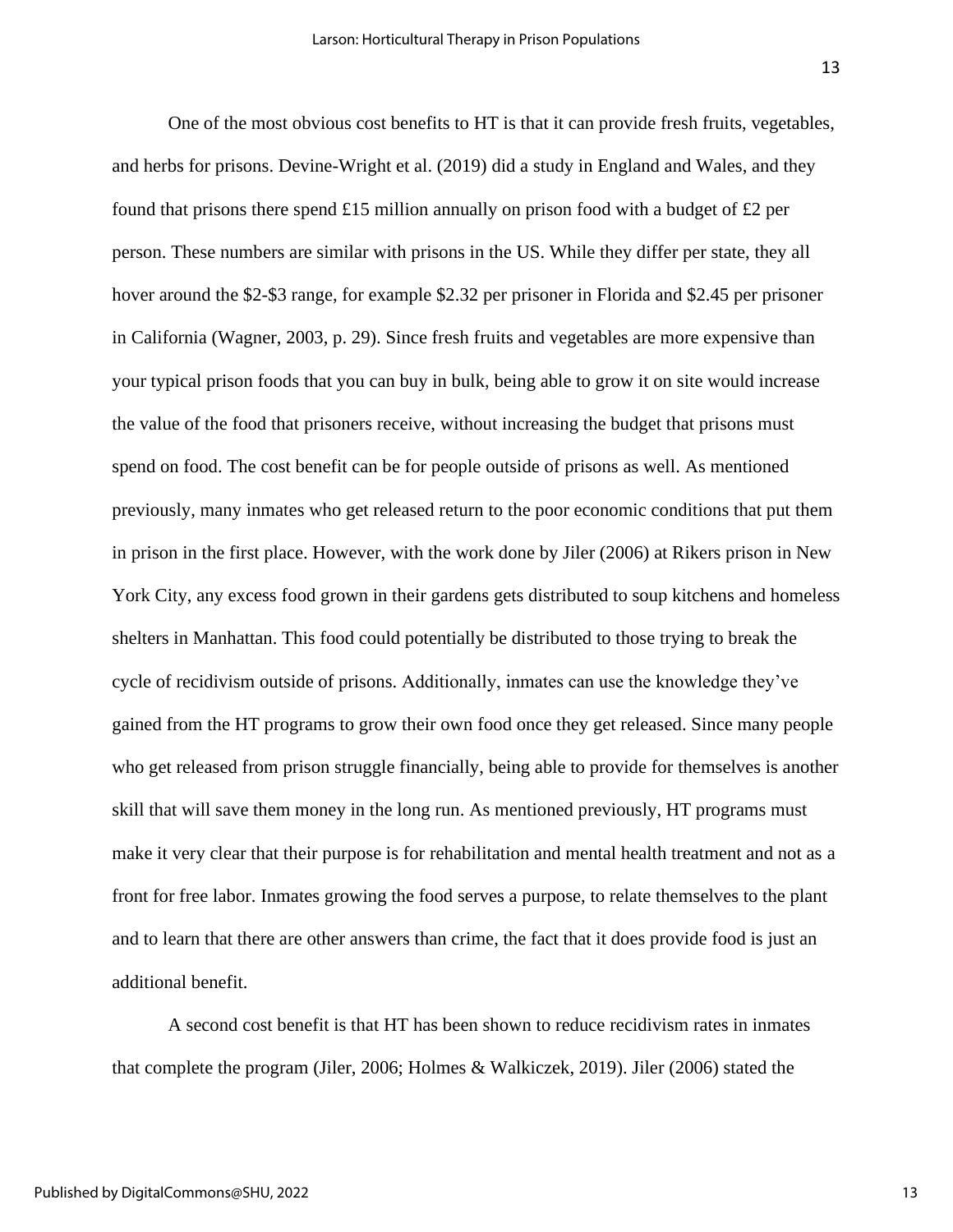14

situation quite concisely, stating that, "Inmates, unless they are serving life-without-parole sentences, are eventually released, and many return to the same economic and social conditions that led to their incarceration in the first place." It's a repetitive cycle of poor life conditions, leading to arrest, and then are released just to be arrested again. A study done by Holmes and Walkiczek (2019) found that from 2005-2010, 67.8% or prisoners reoffended within 3 years of their release, and 76.6% reoffended within five years, which are horrible numbers and show that cycle. However, one thing that can potentially break this vicious cycle is HT programs. During a study comparing HT programs to non-HT programs to no therapy at all, the results showed that those receiving no therapy had a 100% recidivism rate, those that received a non-HT type of therapy had a 14.1% recidivism rate, and the lowest was those that were in a HT program, with only a 5.4% rate of recidivism (Holmes & Walkiczek, 2019). By implementing HT programs and reducing rates of recidivism, prisons across the US can save money when it comes to housing inmates. The cost on average across the US of housing a single inmate annually is roughly \$31000 (Holmes & Walkiczek, 2019), and in areas with more crime like New York City, taxpayers have to pay almost \$64000 annually to prosecute, defend, and house each inmate (Jiler, 2006, p. 27). By keeping these people from reoffending and keeping them out of prison, it drastically reduces the cost that we as taxpayers have to provide each year. Not only does HT have a monetary benefit for taxpayers, but with the skills it provides it can further reduce recidivism rates and costs even more. It can provide work skills like pest management, turf management, tree care, landscaping, and plant propagation that can provide jobs in the outside world, but the therapy aspect also provides coping mechanisms and outlets for anger and stress through plants (Jiler, 2006). All these skills can be used once released, potentially providing jobs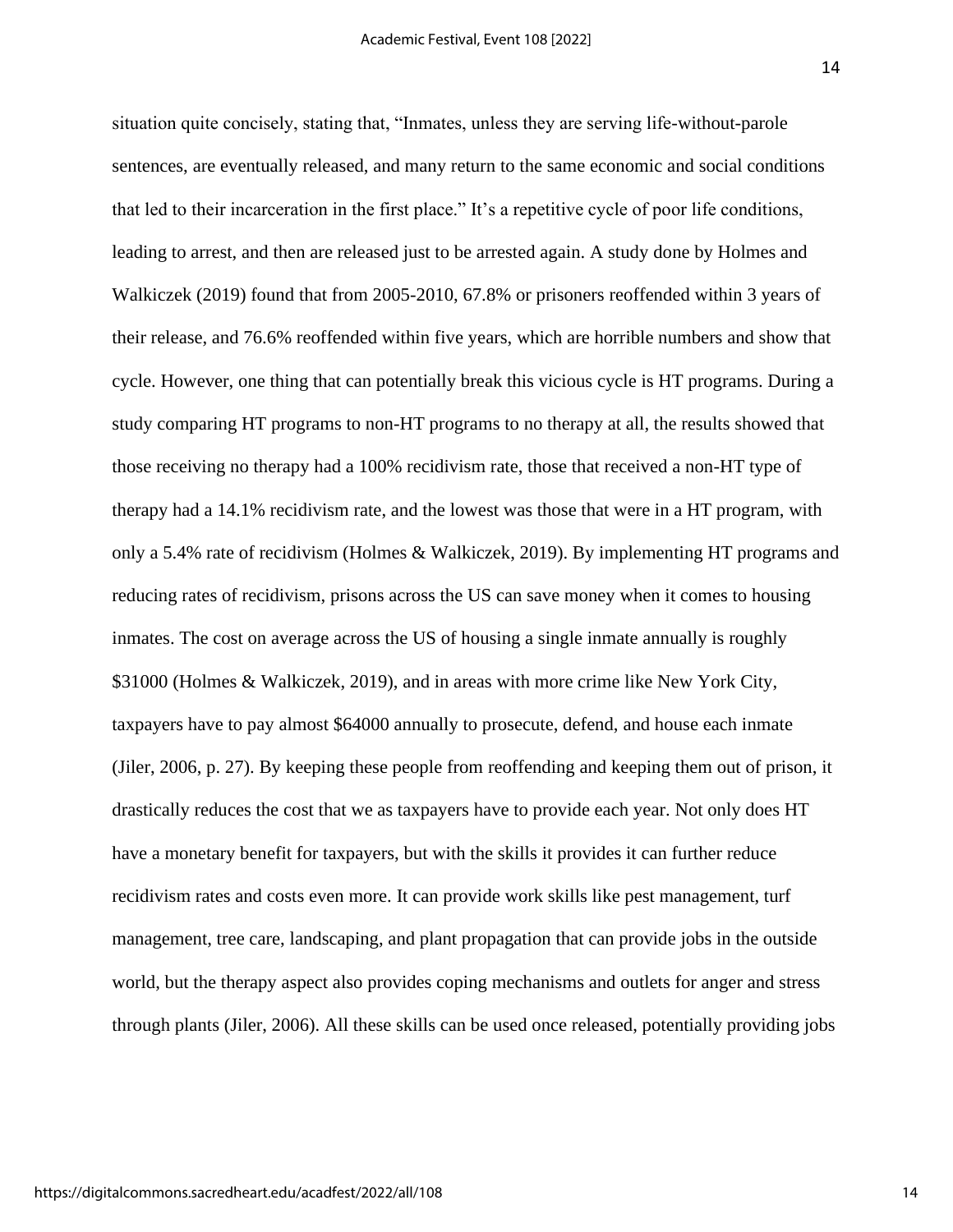in addition to the therapeutic benefits, therefore reducing recidivism rates and the costs associated with it even further.

### **Access to Fresh Fruits and Vegetables**

In addition to the cost benefits that having fresh fruits and vegetables provides, that access can also improve the overall health and well-being of prisoners by providing essential vitamins and nutrients they otherwise would not get. Fresh fruits and vegetables are an essential part of a person's diet. They are primary sources of minerals, dietary fibers, phytochemicals, and vitamins such as C, A, B1, B6, B9, and E (Dias, 2012). Having a low intake of vegetables can lead to heart disease, stroke, cardiovascular diseases, and even death (Dias, 2012). Prisons are so starved of these foods that have massive health benefits, and HT programs are one way that they can be provided.

Many prisoners come from a background where they potentially already had limited access to fresh foods, so prisons provide a unique opportunity to teach the benefits of eating healthy and get people's overall health back to a better state. In a study done by Devine-Wright et al. (2019), their Greener on the Outside for Prisons (GOOP) program allows participants to cook and eat what they've grown themselves, including beetroots, cucumbers, tomatoes, peppers, chilies, and lettuce. They found that the main benefits of their program were teaching inmates how to eat more healthily, both while in prison and once they get released. In a similar situation at a prison in Massachusetts, the food they grow in their gardens provides the prison with most of its fresh produce, and the prisoners involved in their HT program have friendly competitions to see who has the best tasting or largest vegetable (Jiler, 2006). Everything done in these programs makes it more interesting than a traditional therapy, and the added benefit of providing food can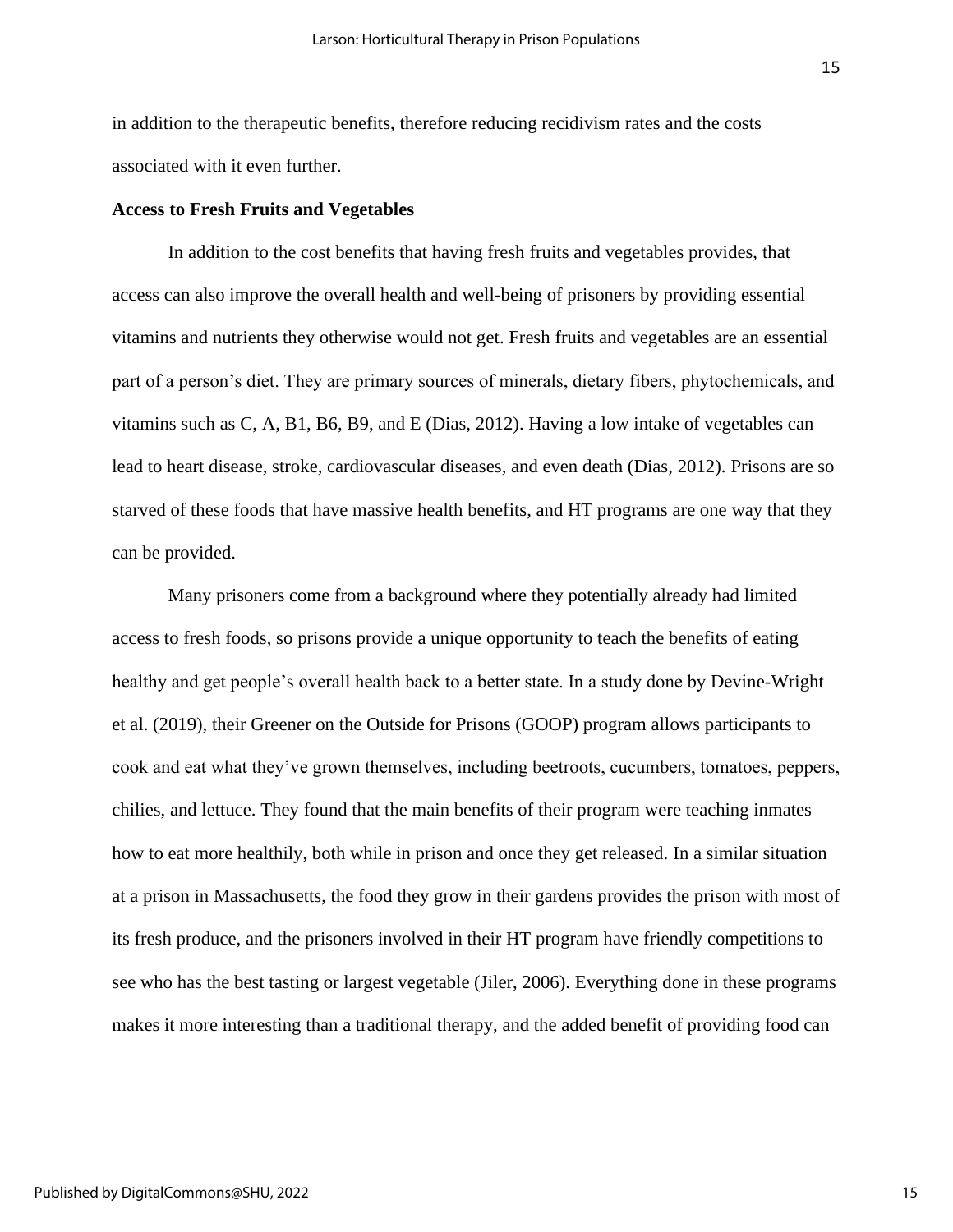teach inmates not only how to grow it on their own, but also all the benefits of having fruits and vegetables as a main part of their diets.

There has been a little bit more of a push in recent years to get better foods to prisoners, with initiatives like the Incarcerated Workers Organizing Committee and Research Action Cooperative, Impact Justice, and more that have been able to go into detail about how bad the food situation is. The reports that they have released spell out exactly what conditions inmates have been living in, but their research is not reaching a wide enough audience to cause nationwide change. One of the most successful pushes we've seen for healthier foods in the country is in schools, with things like MyPlate and initiatives by Michelle Obama changing the way kids eat at school for the better. If we can put a massive effort to change what kids eat at schools, then the same effort should be put into getting access to better foods in prisons as well. HT programs have not been explored enough for prison populations and can have potentially huge benefits for everyone, from the prisoners themselves to the public paying taxes to keep these people incarcerated.

# **Limitations**

One potential limitation of HT programs is that it's something that takes up a decent amount of space. Whereas other types of therapy can be done in a classroom-sized space, for HT programs you need room for garden plots, walkways, potentially a greenhouse if the prison is in a colder climate, and more that just takes up space. The problem is that prison landscapes are empty for a purpose- guards need sightlines to be able to see if there's anyone escaping or someone trying to approach the prison, and having gardens and trees can obscure those sightlines, creating a security issue (Jiler, 2006). A potential solution to this issue could be found in repurposing some of the outdoor spaces already in the prison that were already in existence.

https://digitalcommons.sacredheart.edu/acadfest/2022/all/108

16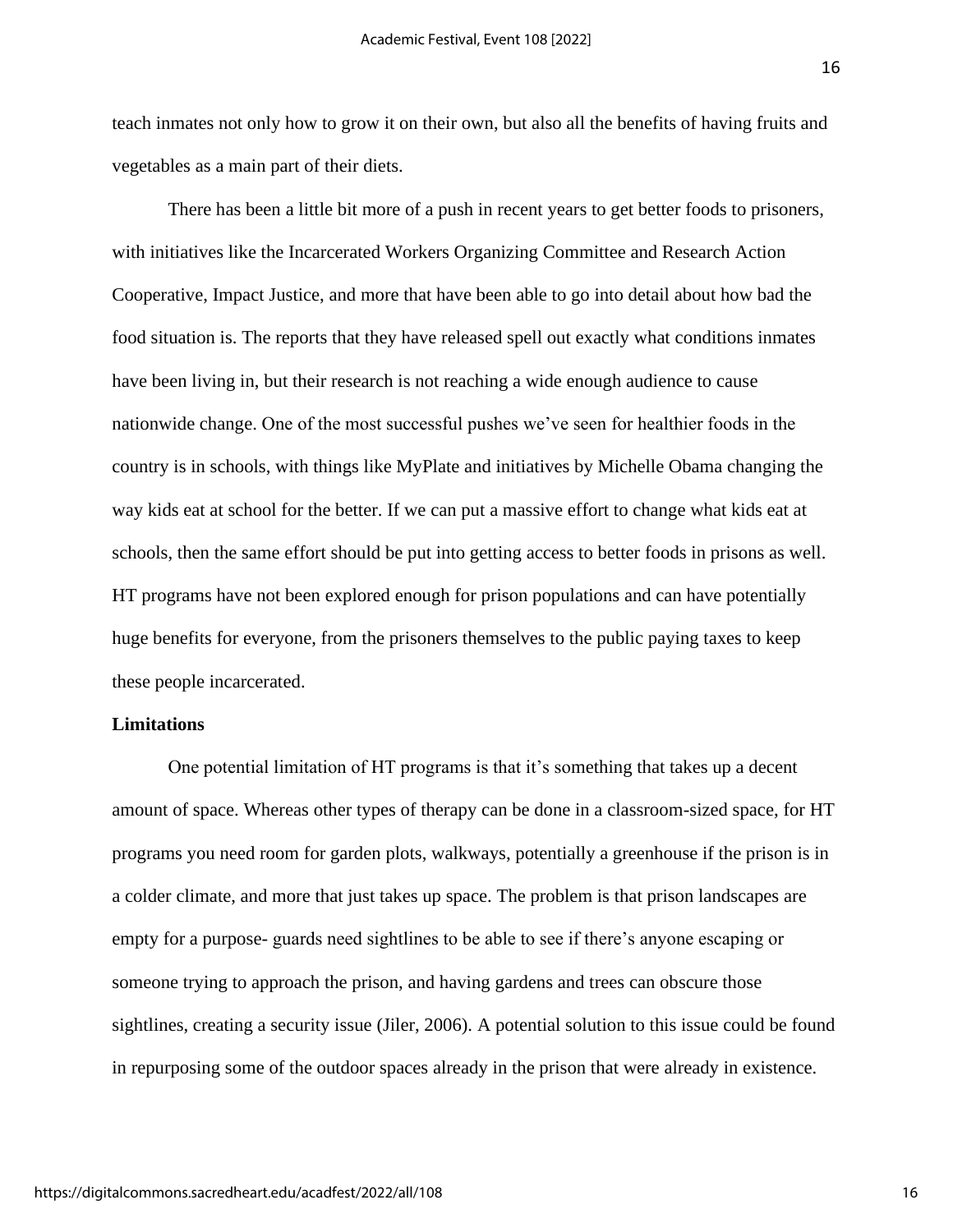Many prisons are built with some sort of space already meant for small gardens that are frequently neglected, so it is possible to take those and turn them into spaces for HT programs. Additionally, Devine-Wright et al. (2019) pointed out that many new prisons are being built to incorporate some kind of green area since it's been shown to have so many benefits. Not only this, but inmates can also be brought offsite to go to a gardening area that additionally may already have all the tools needed to start any garden plots, but that also requires additional funds for transportation and guards, which can also be potentially offset by the food produced.

Another potential limitation is the cost of starting a HT program. Not only is there a cost associated with the tools and materials needed to start a garden, but there could potentially be an additional cost associated with any extra guards needed to keep the gardens secure. Costs like this may initially make prison administrators hesitant to spend the money. However, many large commercial nurseries will donate any plants they have that are difficult to sell or are already damaged, as well as woodchips for mulch, leaving them to inmates to try to cultivate in their gardens (Jiler, 2006). At the garden at Rikers, they receive over \$15000 worth of plants and materials annually that are donated from nurseries around the city. The gazebo that they built on their grounds was made entirely of donated materials or materials that washed up on the shore of the island. As for the cost of additional guards, that cost can be offset by the food the gardens provide, as well as from the overall decrease in costs associated with recidivism, which should leave plenty to supply salaries for additional guards.

# **Conclusion**

If you think back to the social justice movements that have been common in the US over the past couple of years, you can see that societies views towards the incarcerated are changing. There are more fights for decriminalization of certain drugs, restoring some rights of offenders

17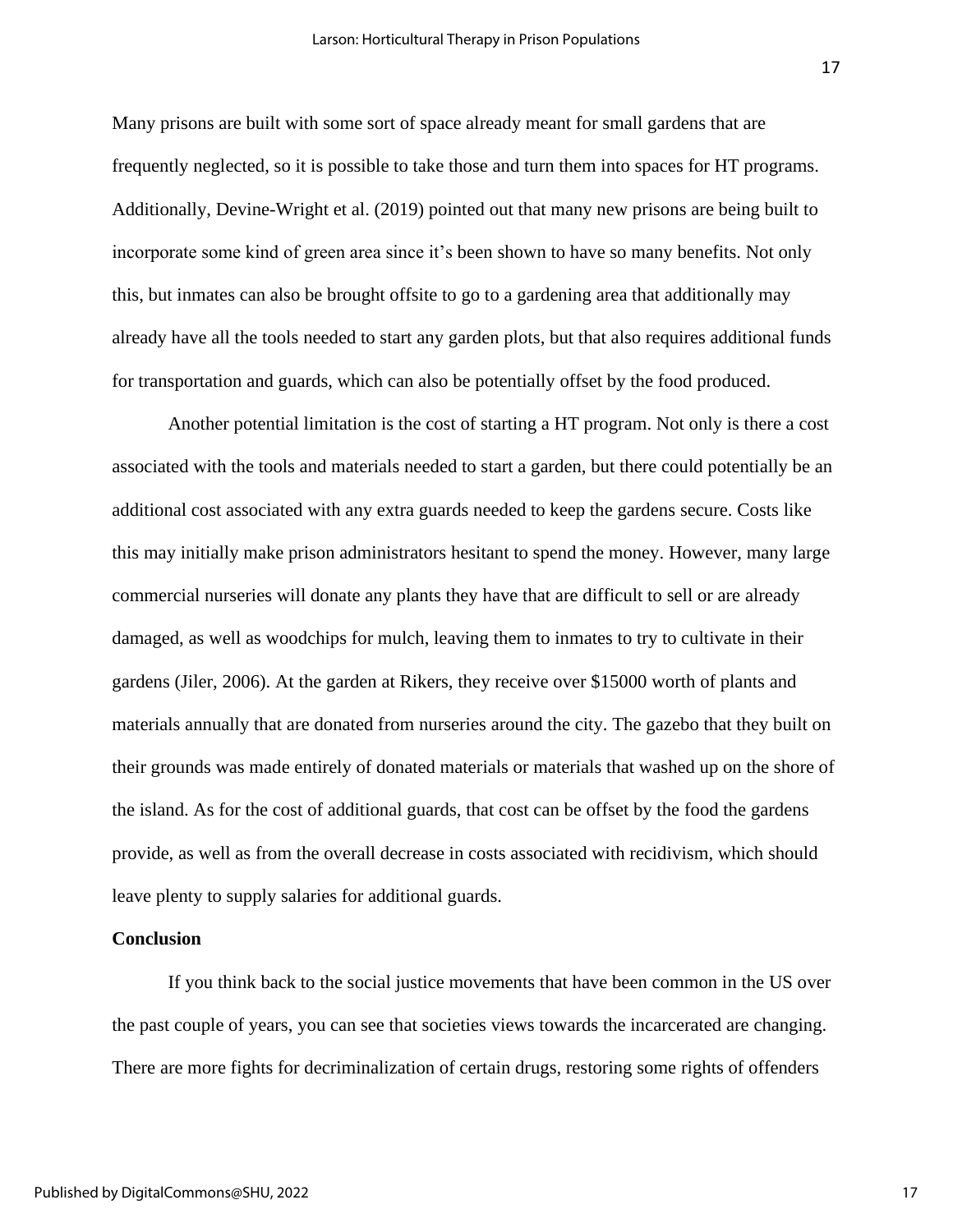once they have finished their terms, and more of a focus on rehabilitation than retribution. Inmates are people too, and if such a therapy exists that allows them to learn skills while rehabilitating inside the confines of a prison, as well as reduce the costs of the criminal justice system, especially those associated with recidivism, then it should be implemented more frequently across the US. HT programs have been shown to include all of these assets while providing that therapeutic element that so many people are desperate to get, yet cannot due to their circumstances outside of prisons. With more and more reports coming out detailing how horrible the experiences that many prisoners go through, from issues with mental health treatment to not even having access to basic foods that provide essential nutrients, it's disgraceful that not much has been done. More studies need to be done exploring these potential benefits of HT programs in prisons, and if they are as successful as past studies have been, there needs to be more of an effort to get them implemented more frequently nationwide.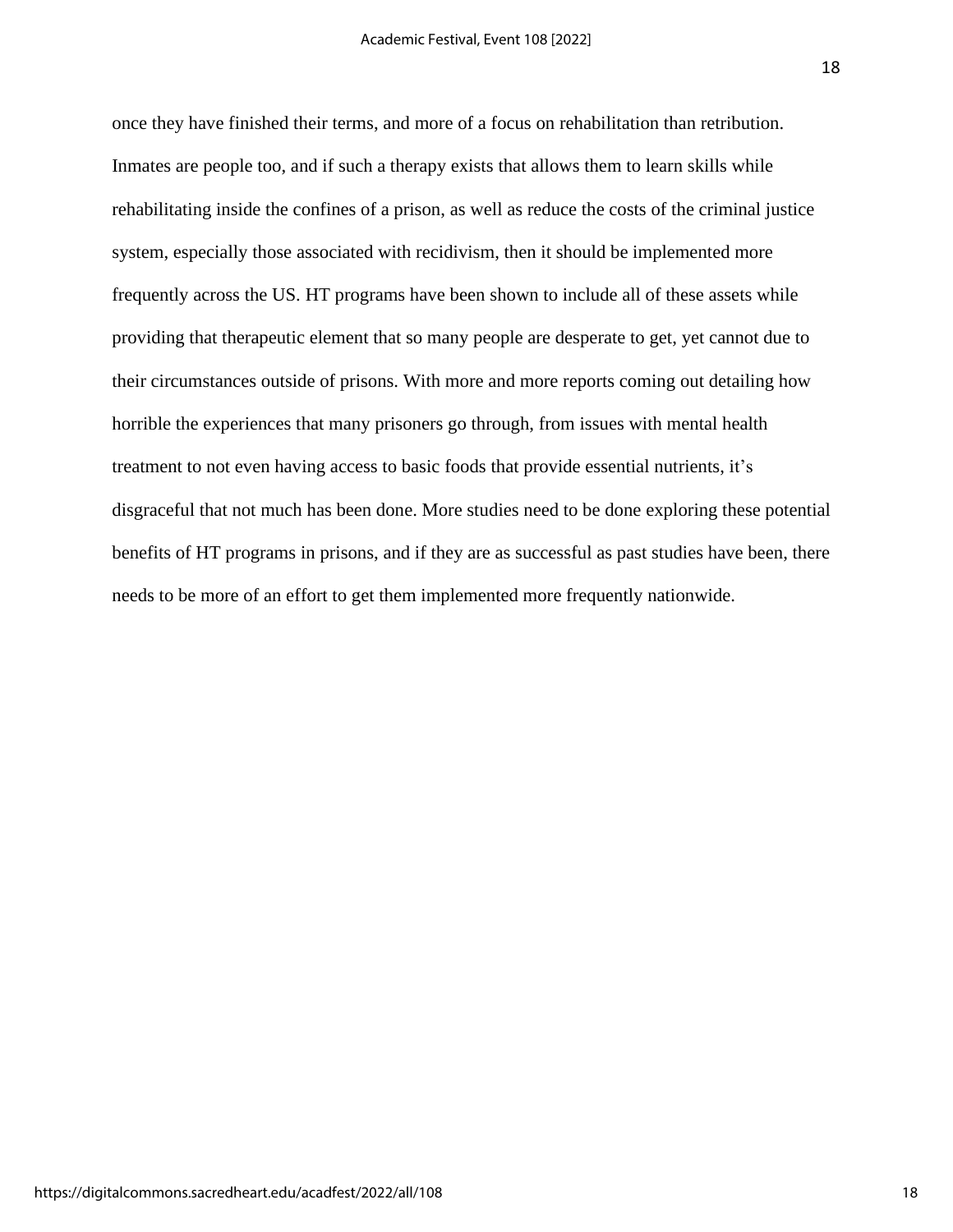### References

- Bartholomaeus, J., Strelan, P. (2021). The empowering function of the belief in a just world for the self in mental health: A comparison of prisoners and non-prisoners. *Personality and Individual Differences, 179*.<https://doi.org/10.1016/j.paid.2021.110900>
- Bronson, J., Berzofsky, M. (2017). Indicators of Mental Health Problems Reported by Prisoners and Jail Inmates, 2011-12. *Bureau of Justice Statistics.* Retrieved from <https://bjs.ojp.gov/content/pub/pdf/imhprpji1112.pdf>
- Devine-Wright, H., Baybutt, M., Meek, R. (2019). Producing food in English and Welsh prisons. *Appetite, 143.* <https://doi.org/10.1016/j.appet.2019.104433>
- Dias, J. S. (2012). Nutritional quality and health benefits of vegetables: A review. *Food and Nutrition Sciences, 3, 1354-1374*.<http://dx.doi.org/10.4236/fns.2012.310179>

Fair, H., Walmsley, R. (2021). World prison population list. Institute for Crime & *Justice Policy Research*. Retrieved from

[https://www.prisonstudies.org/sites/default/files/resources/downloads/world\\_prison\\_popu](https://www.prisonstudies.org/sites/default/files/resources/downloads/world_prison_population_list_13th_edition.pdf)

[lation\\_list\\_13th\\_edition.pdf](https://www.prisonstudies.org/sites/default/files/resources/downloads/world_prison_population_list_13th_edition.pdf)

- Holmes, M., Walkiczek, T. M. (2019). The effect of horticultural community service programs on recidivism. *HortTechnology, 29(4),* 490-495. Retrieved from <https://journals.ashs.org/horttech/view/journals/horttech/29/4/article-p490.xml>
- Impact Justice. (2020). Eating Behind Bars: Ending the Hidden Punishment of Food in Prison. Retrieved from<https://impactjustice.org/impact/food-in-prison/#report>
- Incarcerated Workers Organizing Committee and Research Action Cooperative. (2018). Cruel and Unusual: A National Prisoner Survey of Prison Food and Health Care Quality. Retrieved from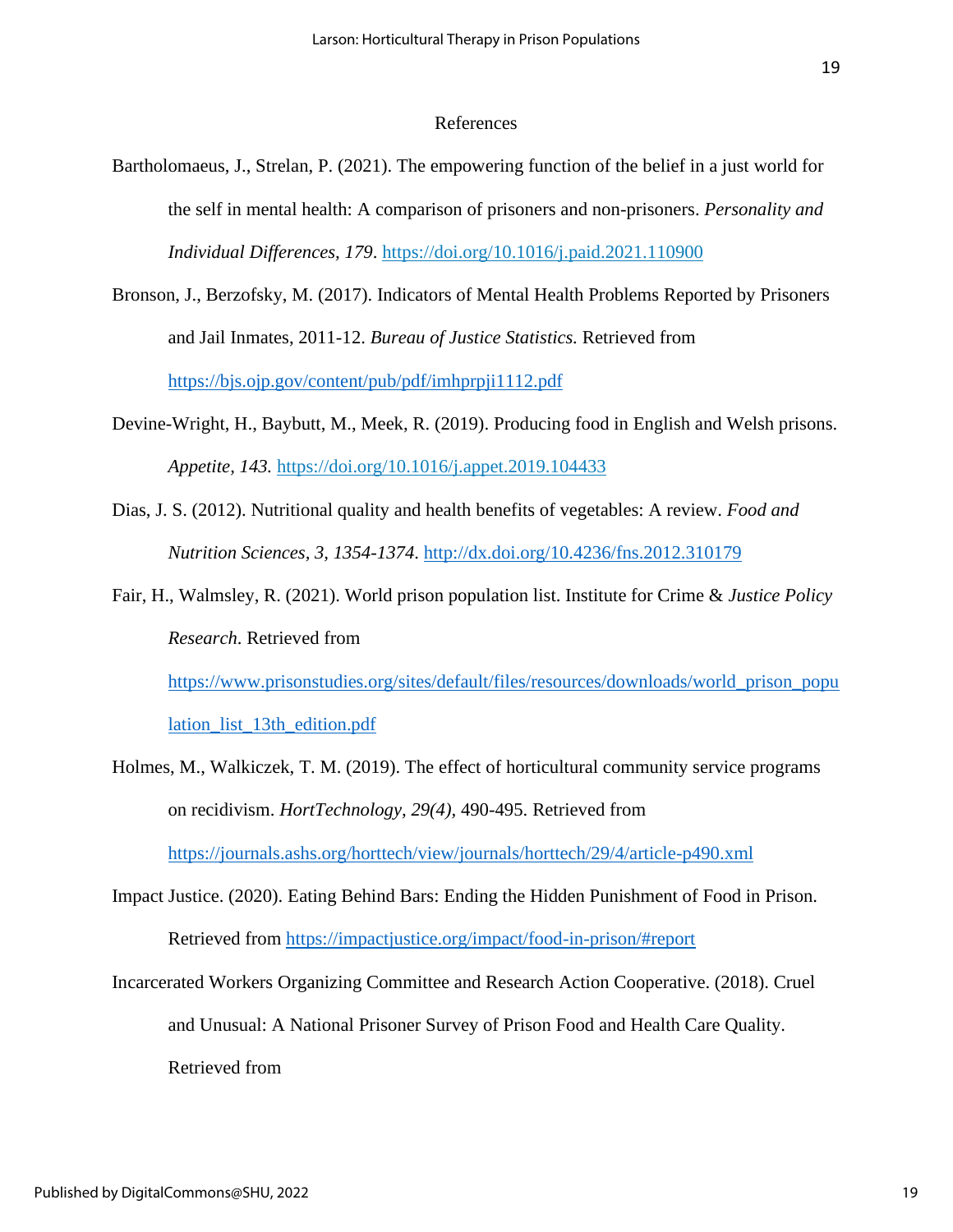[https://incarceratedworkers.org/sites/default/files/resource\\_file/iwoc\\_report\\_04-](https://incarceratedworkers.org/sites/default/files/resource_file/iwoc_report_04-18_final.pdf)

[18\\_final.pdf](https://incarceratedworkers.org/sites/default/files/resource_file/iwoc_report_04-18_final.pdf)

Jiler, J. (2006). *Doing Time in the Garden: Life Lessons Through Prison Horticulture*. New Village Press. Retrieved from

[https://sacredheart.idm.oclc.org/login?url=https://search.ebscohost.com/login.aspx?direct](https://sacredheart.idm.oclc.org/login?url=https://search.ebscohost.com/login.aspx?direct=true&db=e000xna&AN=1713347&site=eds-live&scope=site&ebv=EB&ppid=pp_39) [=true&db=e000xna&AN=1713347&site=eds-live&scope=site&ebv=EB&ppid=pp\\_39](https://sacredheart.idm.oclc.org/login?url=https://search.ebscohost.com/login.aspx?direct=true&db=e000xna&AN=1713347&site=eds-live&scope=site&ebv=EB&ppid=pp_39)

- Kinsella, C. (2004). Corrections health care costs. T*he Council of State Governments.* Retrieved from [https://www.prisonpolicy.org/scans/csg/Corrections+Health+Care+Costs+1-21-](https://www.prisonpolicy.org/scans/csg/Corrections+Health+Care+Costs+1-21-04.pdf) [04.pdf](https://www.prisonpolicy.org/scans/csg/Corrections+Health+Care+Costs+1-21-04.pdf)
- Lee, A., Kim, S., Kwon, H. J., Park, S. (2021). Horticultural therapy program for mental health of prisoners: Case Report. *Integrative Medicine Research, 10, 2*. <https://doi.org/10.1016/j.imr.2020.100495>
- McKillop, M. (2017). Prison health care spending varies dramatically by state. Why such a discrepancy, what does it indicate? *Pew Research Center.* Retrieved from [https://www.pewtrusts.org/en/research-and-analysis/articles/2017/12/15/prison-health](https://www.pewtrusts.org/en/research-and-analysis/articles/2017/12/15/prison-health-care-spending-varies-dramatically-by-state)[care-spending-varies-dramatically-by-state](https://www.pewtrusts.org/en/research-and-analysis/articles/2017/12/15/prison-health-care-spending-varies-dramatically-by-state)
- Oftedal, S., Glozier, N., Holliday, E. G., Duncan, M. J. (2020). Diet quality and depressive symptoms. Assesing the direction of the association in a population-based cohort study. Journal of Affective Disorders, 274, 347-353. [https://doi.org/10.1016/j.jad.2020.05.046](https://doi-org.sacredheart.idm.oclc.org/10.1016/j.jad.2020.05.046)

Reingle Gonzalez, J. M., Connell, N. M. (2014). Mental Health of Prisoners: Identifying Barriers to mental Health Treatment and Medication Continuity. *American Journal of Public Health, 104*(12), 2328-2333. [https://doi-](https://doi-org.sacredheart.idm.oclc.org/10.2105/AJPH.2014.302043)

[org.sacredheart.idm.oclc.org/10.2105/AJPH.2014.302043](https://doi-org.sacredheart.idm.oclc.org/10.2105/AJPH.2014.302043)